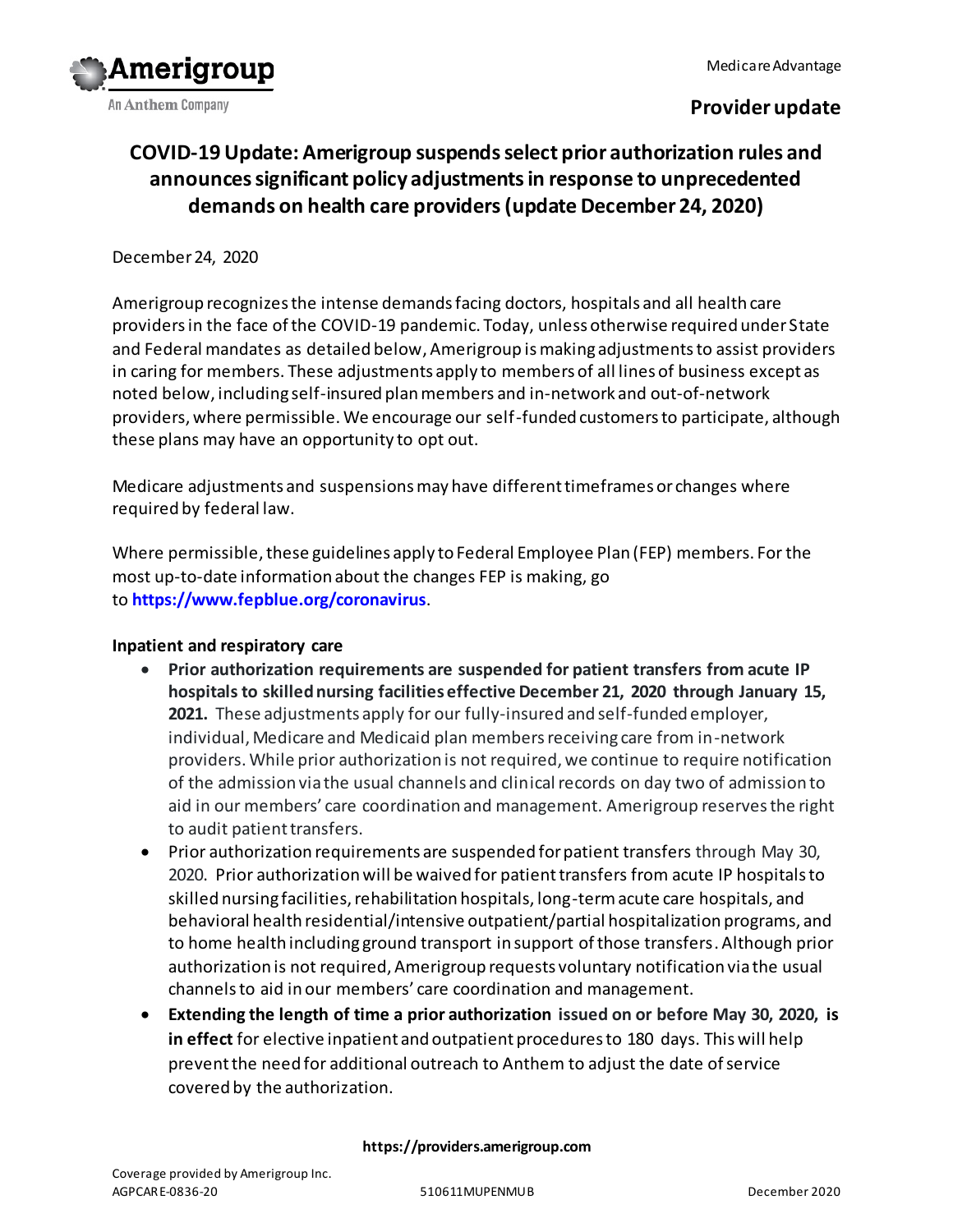- **The 21-day inpatient requirement** before transferring a patient to a long-term acute care hospital is suspended.
- **Concurrent review for discharge planning** will continue unless required to change by federal or state directive.
- **Prior authorization requirements are suspended for COVD-19 Durable Medical Equipment** including oxygen supplies, respiratory devices continuous positive airway pressure (CPAP) devices noninvasive ventilators, and multi-function ventilatorsfor patients who need these devices for any medical reason as determined by a provider, along with the requirement for authorization to exceed quantity limits on gloves and masks.
- **Respiratory services**for acute treatment of COVID-19 will be covered. Prior authorization requirements are suspended where previously required.

## **COVID-19 testing**

Laboratory tests for COVID-19 at both in-network and out-of-network laboratories will be covered with no cost sharing for members.

## **Claims audits, retrospective review, peer-to-peer reviewand policy changes**

Amerigroup will adjust the way we handle and monitor claims to ease administrative demands on providers:

- **Hospital Claims audits** requiring additional clinical documentation will be limited through June 24, 2020, , though Amerigroup reserves the right to conduct retrospective reviews on these findings with expanded lookback recovery periods for all lines of business except Medicare. To assist providers, Amerigroup can offer electronic submission of clinical documents through the provider portal.
- **Retrospective utilization management review** will also be suspended through June 24, 2020, and Amerigroup reserves the right to conduct retrospective utilization management review of these claims when this period ends and adjust claims as required.
- **Suspend peer to peer reviews**through June 24, 2020 except where required pre-denial per operational workflow or where required by the state during this time period for all lines of business except Medicare.
- **Our Special Investigation programs** targeting provider fraud will continue, as well as other program integrity functions that help ensure payment accuracy
- **New payment and utilization management policies and policy updates** will be minimized, unless helpful in the management of the COVID-19 pandemic.

Otherwise, Amerigroup will continue to administer claims adjudication and payment in line with our benefit plans and state and federal regulations, including claims denials where applicable. Our timely filing requirements remain in place, but Amerigroup is aware of limitations and heightened demands that may hinder prompt claims submission.